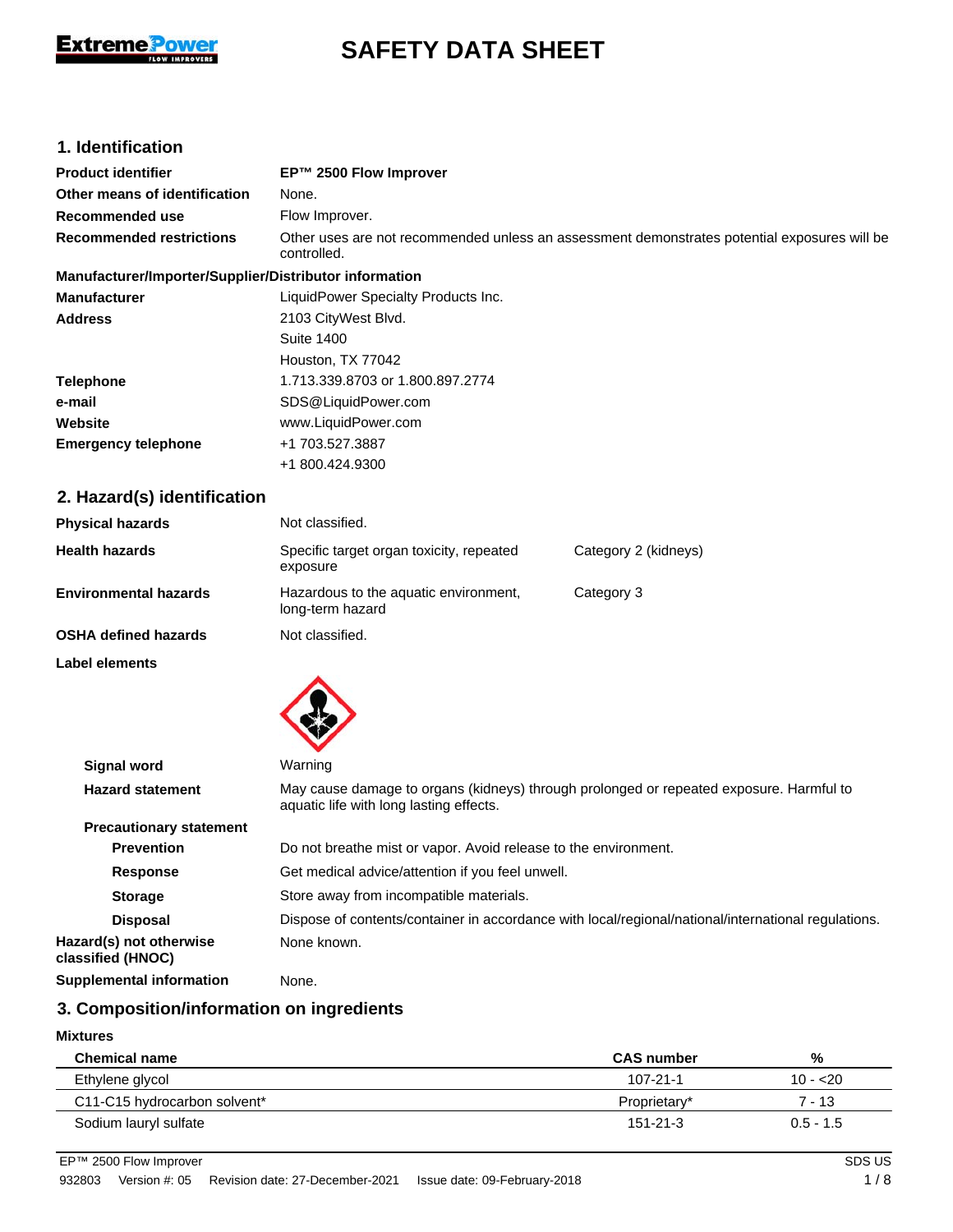## **Surfactant**

| Surfactant                                                                   |                                                                                                                                                                                              |                   |         |
|------------------------------------------------------------------------------|----------------------------------------------------------------------------------------------------------------------------------------------------------------------------------------------|-------------------|---------|
| <b>Chemical name</b>                                                         | Common name and synonyms                                                                                                                                                                     | <b>CAS number</b> | %       |
| Alcohol ethoxylate 1*                                                        |                                                                                                                                                                                              | Proprietary*      | $1 - 5$ |
| Alcohol ethoxylate 2*                                                        |                                                                                                                                                                                              | Proprietary*      | $1 - 5$ |
| C12-C14 secondary alcohol ethoxylate*                                        |                                                                                                                                                                                              | 84133-50-6        | $1 - 5$ |
|                                                                              | *Designates that a specific chemical identity and/or percentage of composition has been withheld as a trade secret.                                                                          |                   |         |
| <b>Composition comments</b>                                                  | Total alcohol ethoxylate concentration <6%.                                                                                                                                                  |                   |         |
|                                                                              | All concentrations are in percent by weight. Components not listed are either non-hazardous or are<br>below reportable limits.                                                               |                   |         |
| 4. First-aid measures                                                        |                                                                                                                                                                                              |                   |         |
| <b>Inhalation</b>                                                            | Get medical attention if discomfort persists. Move to fresh air.                                                                                                                             |                   |         |
| <b>Skin contact</b>                                                          | Wash off with soap and water. Get medical attention if irritation develops and persists.                                                                                                     |                   |         |
| Eye contact                                                                  | Flush thoroughly with water. If irritation occurs, get medical assistance.                                                                                                                   |                   |         |
| Ingestion                                                                    | Rinse mouth. Get medical attention if symptoms occur.                                                                                                                                        |                   |         |
| <b>Most important</b><br>symptoms/effects, acute and<br>delayed              | Direct contact with eyes may cause temporary irritation. Prolonged exposure may cause chronic<br>effects.                                                                                    |                   |         |
| Indication of immediate<br>medical attention and special<br>treatment needed | Treat symptomatically. Symptoms may be delayed.                                                                                                                                              |                   |         |
| <b>General information</b>                                                   | If you feel unwell, seek medical advice (show the label where possible). Ensure that medical<br>personnel are aware of the material(s) involved, and take precautions to protect themselves. |                   |         |

# **5. Fire-fighting measures**

| Suitable extinguishing media                                     | Water fog. Alcohol resistant foam. Powder. Carbon dioxide (CO2).                              |  |
|------------------------------------------------------------------|-----------------------------------------------------------------------------------------------|--|
| Unsuitable extinguishing<br>media                                | Do not use water jet as an extinguisher, as this will spread the fire.                        |  |
| Specific hazards arising from<br>the chemical                    | During fire, gases hazardous to health may be formed.                                         |  |
| Special protective equipment<br>and precautions for firefighters | Self-contained breathing apparatus and full protective clothing must be worn in case of fire. |  |
| <b>Fire fighting</b><br>equipment/instructions                   | Move containers from fire area if you can do so without risk.                                 |  |
| <b>Specific methods</b>                                          | Use standard firefighting procedures and consider the hazards of other involved materials.    |  |
| <b>General fire hazards</b>                                      | No unusual fire or explosion hazards noted.                                                   |  |

# **6. Accidental release measures**

| <b>Personal precautions,</b><br>protective equipment and<br>emergency procedures | Keep unnecessary personnel away. Keep people away from and upwind of spill/leak. Wear<br>appropriate protective equipment and clothing during clean-up. Do not breathe mist or vapor.<br>Ensure adequate ventilation. Local authorities should be advised if significant spillages cannot be<br>contained. For personal protection, see section 8 of the SDS. |
|----------------------------------------------------------------------------------|---------------------------------------------------------------------------------------------------------------------------------------------------------------------------------------------------------------------------------------------------------------------------------------------------------------------------------------------------------------|
| Methods and materials for<br>containment and cleaning up                         | Large Spills: Stop the flow of material, if this is without risk. Dike the spilled material, where this is<br>possible. Absorb in vermiculite, dry sand or earth and place into containers. Following product<br>recovery, flush area with water.                                                                                                             |
|                                                                                  | Small Spills: Wipe up with absorbent material (e.g. cloth, fleece). Clean surface thoroughly to<br>remove residual contamination.                                                                                                                                                                                                                             |
|                                                                                  | Never return spills to original containers for re-use. For waste disposal, see section 13 of the SDS.                                                                                                                                                                                                                                                         |
| <b>Environmental precautions</b>                                                 | Avoid release to the environment. Inform appropriate managerial or supervisory personnel of all<br>environmental releases. Prevent further leakage or spillage if safe to do so. Avoid discharge into<br>drains, water courses or onto the ground.                                                                                                            |
| 7. Handling and storage                                                          |                                                                                                                                                                                                                                                                                                                                                               |
| <b>Precautions for safe handling</b>                                             | Do not breathe mist or vapor. Avoid prolonged exposure. Provide adequate ventilation. Wear<br>appropriate personal protective equipment. Avoid release to the environment. Observe good                                                                                                                                                                       |

industrial hygiene practices.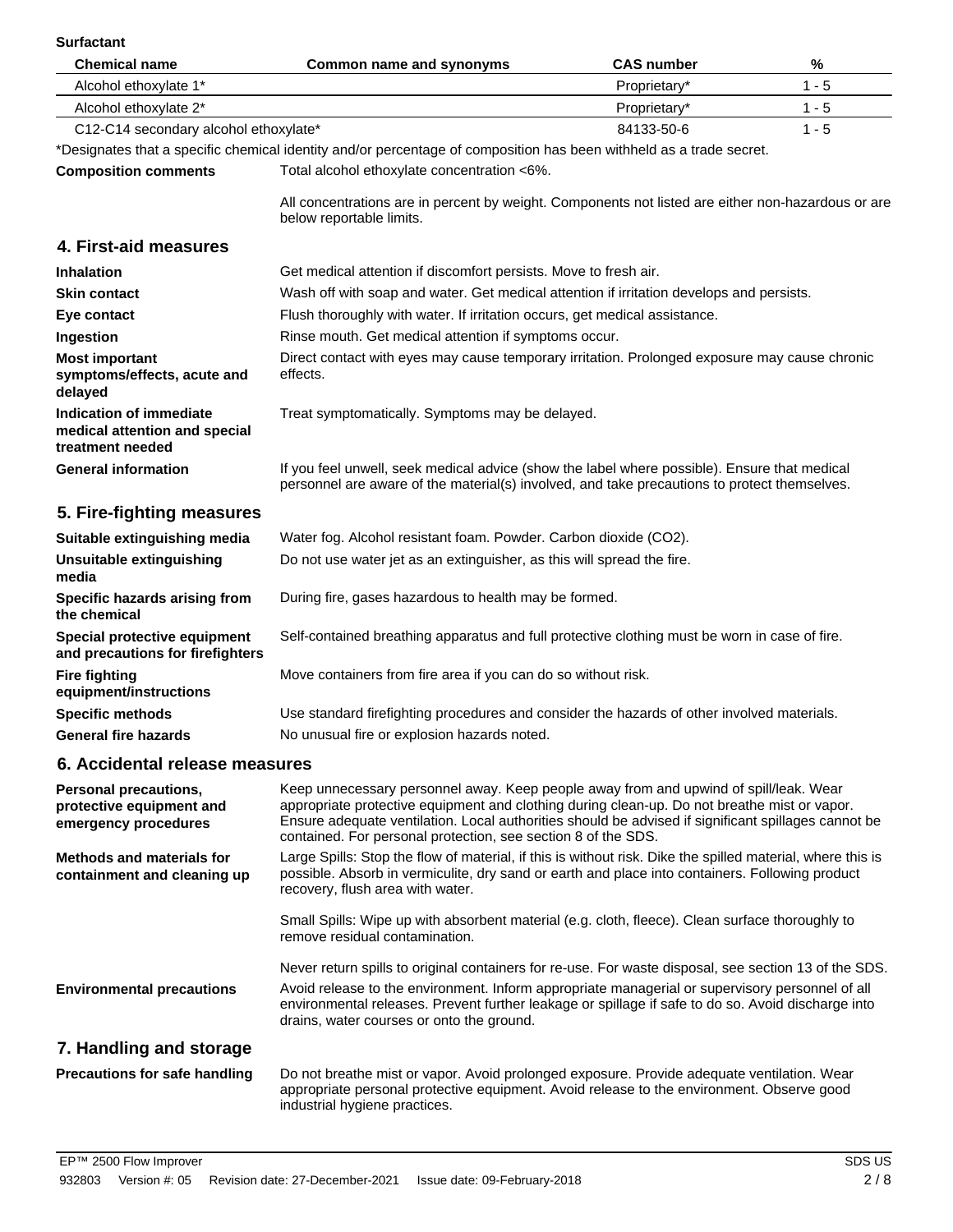### **8. Exposure controls/personal protection**

| <b>Occupational exposure limits</b>               |                                                                                                                                                                                                                                                                                                                                                                    |                                |                     |
|---------------------------------------------------|--------------------------------------------------------------------------------------------------------------------------------------------------------------------------------------------------------------------------------------------------------------------------------------------------------------------------------------------------------------------|--------------------------------|---------------------|
| <b>US. ACGIH Threshold Limit Values</b>           |                                                                                                                                                                                                                                                                                                                                                                    |                                |                     |
| <b>Components</b>                                 | <b>Type</b>                                                                                                                                                                                                                                                                                                                                                        | Value                          | <b>Form</b>         |
| C11-C15 hydrocarbon<br>solvent*                   | TWA                                                                                                                                                                                                                                                                                                                                                                | 200 mg/m3                      | Non-aerosol.        |
| Ethylene glycol (CAS<br>$107 - 21 - 1$            | <b>STEL</b>                                                                                                                                                                                                                                                                                                                                                        | 10 mg/m3                       | Aerosol, inhalable. |
|                                                   |                                                                                                                                                                                                                                                                                                                                                                    | 50 ppm                         | Vapor fraction      |
|                                                   | <b>TWA</b>                                                                                                                                                                                                                                                                                                                                                         | 25 ppm                         | Vapor fraction      |
| US. NIOSH: Pocket Guide to Chemical Hazards       |                                                                                                                                                                                                                                                                                                                                                                    |                                |                     |
| <b>Components</b>                                 | <b>Type</b>                                                                                                                                                                                                                                                                                                                                                        | Value                          |                     |
| C11-C15 hydrocarbon<br>solvent*                   | <b>TWA</b>                                                                                                                                                                                                                                                                                                                                                         | 100 mg/m $3$                   |                     |
|                                                   | US. Workplace Environmental Exposure Level (WEEL) Guides                                                                                                                                                                                                                                                                                                           |                                |                     |
| <b>Surfactant</b>                                 | <b>Type</b>                                                                                                                                                                                                                                                                                                                                                        | <b>Value</b>                   |                     |
| Alcohol ethoxylate 1                              | <b>TWA</b>                                                                                                                                                                                                                                                                                                                                                         | 10 mg/m3                       |                     |
| <b>Biological limit values</b>                    | No biological exposure limits noted for the ingredient(s).                                                                                                                                                                                                                                                                                                         |                                |                     |
| <b>Exposure guidelines</b>                        |                                                                                                                                                                                                                                                                                                                                                                    |                                |                     |
| US ACGIH Threshold Limit Values: Skin designation |                                                                                                                                                                                                                                                                                                                                                                    |                                |                     |
| C11-C15 hydrocarbon solvent* (CAS Proprietary*)   |                                                                                                                                                                                                                                                                                                                                                                    | Danger of cutaneous absorption |                     |
| Appropriate engineering<br>controls               | Good general ventilation should be used. Ventilation rates should be matched to conditions. If<br>applicable, use process enclosures, local exhaust ventilation, or other engineering controls to<br>maintain airborne levels below recommended exposure limits. If exposure limits have not been<br>established, maintain airborne levels to an acceptable level. |                                |                     |
|                                                   | Individual protection measures, such as personal protective equipment                                                                                                                                                                                                                                                                                              |                                |                     |
| <b>Eye/face protection</b>                        | Wear safety glasses with side shields (or goggles). Wear face shield if there is risk of splashes.                                                                                                                                                                                                                                                                 |                                |                     |
| <b>Skin protection</b>                            |                                                                                                                                                                                                                                                                                                                                                                    |                                |                     |
| <b>Hand protection</b>                            | Wear appropriate chemical resistant gloves.                                                                                                                                                                                                                                                                                                                        |                                |                     |
| <b>Skin protection</b>                            |                                                                                                                                                                                                                                                                                                                                                                    |                                |                     |
| <b>Other</b>                                      | Normal work clothing (long sleeved shirts and long pants) is recommended.                                                                                                                                                                                                                                                                                          |                                |                     |
| <b>Respiratory protection</b>                     | In case of accident and/or inadequate ventilation, use respiratory protection with organic vapor<br>cartridge.                                                                                                                                                                                                                                                     |                                |                     |
| <b>Thermal hazards</b>                            | Not applicable.                                                                                                                                                                                                                                                                                                                                                    |                                |                     |
| <b>General hygiene</b><br>considerations          | Always observe good personal hygiene measures, such as washing after handling the material<br>and before eating, drinking, and/or smoking. Routinely wash work clothing and protective<br>equipment to remove contaminants.                                                                                                                                        |                                |                     |
| 9. Physical and chemical properties               |                                                                                                                                                                                                                                                                                                                                                                    |                                |                     |
| Appearance                                        |                                                                                                                                                                                                                                                                                                                                                                    |                                |                     |
| <b>Physical state</b>                             | Liquid.                                                                                                                                                                                                                                                                                                                                                            |                                |                     |
| <b>Form</b>                                       | Liquid.                                                                                                                                                                                                                                                                                                                                                            |                                |                     |
| Color                                             | White.                                                                                                                                                                                                                                                                                                                                                             |                                |                     |
| Odor                                              | Mild.                                                                                                                                                                                                                                                                                                                                                              |                                |                     |
| <b>Odor threshold</b>                             | Not available.                                                                                                                                                                                                                                                                                                                                                     |                                |                     |
| pH                                                | $6 - 9$                                                                                                                                                                                                                                                                                                                                                            |                                |                     |
| Melting point/freezing point                      | -9.4 °F (-23 °C)                                                                                                                                                                                                                                                                                                                                                   |                                |                     |
| Initial boiling point and boiling<br>range        | 222.8 °F (106 °C)                                                                                                                                                                                                                                                                                                                                                  |                                |                     |
| <b>Flash point</b>                                | >200 °F / >93.4 °C                                                                                                                                                                                                                                                                                                                                                 |                                |                     |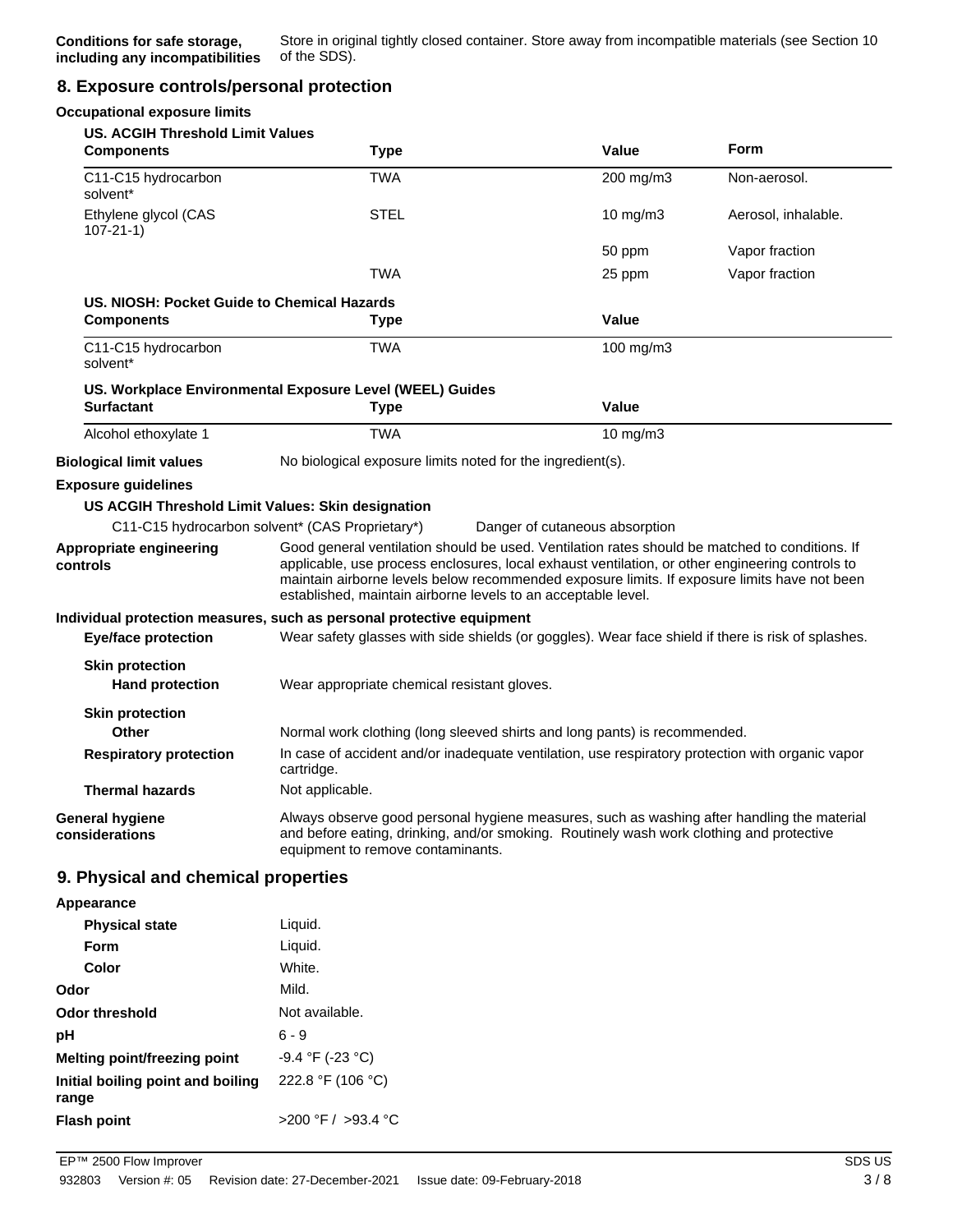| <b>Evaporation rate</b>                           | Not available.                                   |  |
|---------------------------------------------------|--------------------------------------------------|--|
| Flammability (solid, gas)                         | Not applicable.                                  |  |
| Upper/lower flammability or explosive limits      |                                                  |  |
| Explosive limit - lower (%)                       | Not available.                                   |  |
| Explosive limit - upper (%)                       | Not available.                                   |  |
| Vapor pressure                                    | 24 mmHg @ 25 °C                                  |  |
| Vapor density                                     | < 1                                              |  |
| <b>Relative density</b>                           | $0.96 - 1.02$ (25°C / 77°F)                      |  |
| Solubility(ies)                                   |                                                  |  |
| Solubility (water)                                | Not available.                                   |  |
| <b>Partition coefficient</b><br>(n-octanol/water) | Not available.                                   |  |
| <b>Auto-ignition temperature</b>                  | Not available.                                   |  |
| <b>Decomposition temperature</b>                  | Not available.                                   |  |
| <b>Viscosity</b>                                  | 110 cP 511 s-1 (Non-Newtonian) @ 25 °C / @ 77 °F |  |
| <b>Other information</b>                          |                                                  |  |
| <b>Explosive properties</b>                       | Not explosive.                                   |  |
| <b>Oxidizing properties</b>                       | Not oxidizing.                                   |  |

# **10. Stability and reactivity**

| <b>Reactivity</b>                            | The product is stable and non-reactive under normal conditions of use, storage and transport. |
|----------------------------------------------|-----------------------------------------------------------------------------------------------|
| <b>Chemical stability</b>                    | Material is stable under normal conditions.                                                   |
| <b>Possibility of hazardous</b><br>reactions | No dangerous reaction known under conditions of normal use.                                   |
| <b>Conditions to avoid</b>                   | Contact with incompatible materials.                                                          |
| Incompatible materials                       | Strong oxidizing agents.                                                                      |
| <b>Hazardous decomposition</b><br>products   | No hazardous decomposition products are known.                                                |

# **11. Toxicological information**

### **Information on likely routes of exposure**

| <b>Inhalation</b>                                                                  | Prolonged inhalation may be harmful.                                                                                                                                                                                                                                                                                                                                                                                                                                                                                                                                                              |  |
|------------------------------------------------------------------------------------|---------------------------------------------------------------------------------------------------------------------------------------------------------------------------------------------------------------------------------------------------------------------------------------------------------------------------------------------------------------------------------------------------------------------------------------------------------------------------------------------------------------------------------------------------------------------------------------------------|--|
| <b>Skin contact</b>                                                                | Prolonged skin contact may cause temporary irritation.                                                                                                                                                                                                                                                                                                                                                                                                                                                                                                                                            |  |
| Eye contact                                                                        | Direct contact with eyes may cause temporary irritation.                                                                                                                                                                                                                                                                                                                                                                                                                                                                                                                                          |  |
| Ingestion                                                                          | Under normal conditions of intended use, this material does not pose a risk to health. However:<br>Ingestion of ethylene glycol may result in nausea, vomiting, abdominal cramps, blindness, liver<br>damage, irritation, reproductive effects, nerve damage, convulsions, edema of the lung,<br>cardiopulmonary effects (metabolic acidosis), pneumonia and kidney failure which could result in<br>death. The single lethal dose of ethylene glycol for humans is about 100 ml. Inhalation of high<br>levels of vapors or mists for prolonged periods of time may also result in toxic effects. |  |
| Symptoms related to the<br>physical, chemical and<br>toxicological characteristics | Direct contact with eyes may cause temporary irritation. Prolonged exposure may cause chronic<br>effects.                                                                                                                                                                                                                                                                                                                                                                                                                                                                                         |  |

#### **Information on toxicological effects**

| May be harmful if swallowed.<br>Acute toxicity |
|------------------------------------------------|
|------------------------------------------------|

| <b>Components</b>                | <b>Species</b>                                         | <b>Test Results</b> |
|----------------------------------|--------------------------------------------------------|---------------------|
| Ethylene glycol (CAS 107-21-1)   |                                                        |                     |
| <b>Acute</b>                     |                                                        |                     |
| <b>Dermal</b>                    |                                                        |                     |
| LD50                             | Rabbit                                                 | 9530 mg/kg          |
| Oral                             |                                                        |                     |
| LD50                             | Rat                                                    | 5.89 g/kg           |
| <b>Skin corrosion/irritation</b> | Prolonged skin contact may cause temporary irritation. |                     |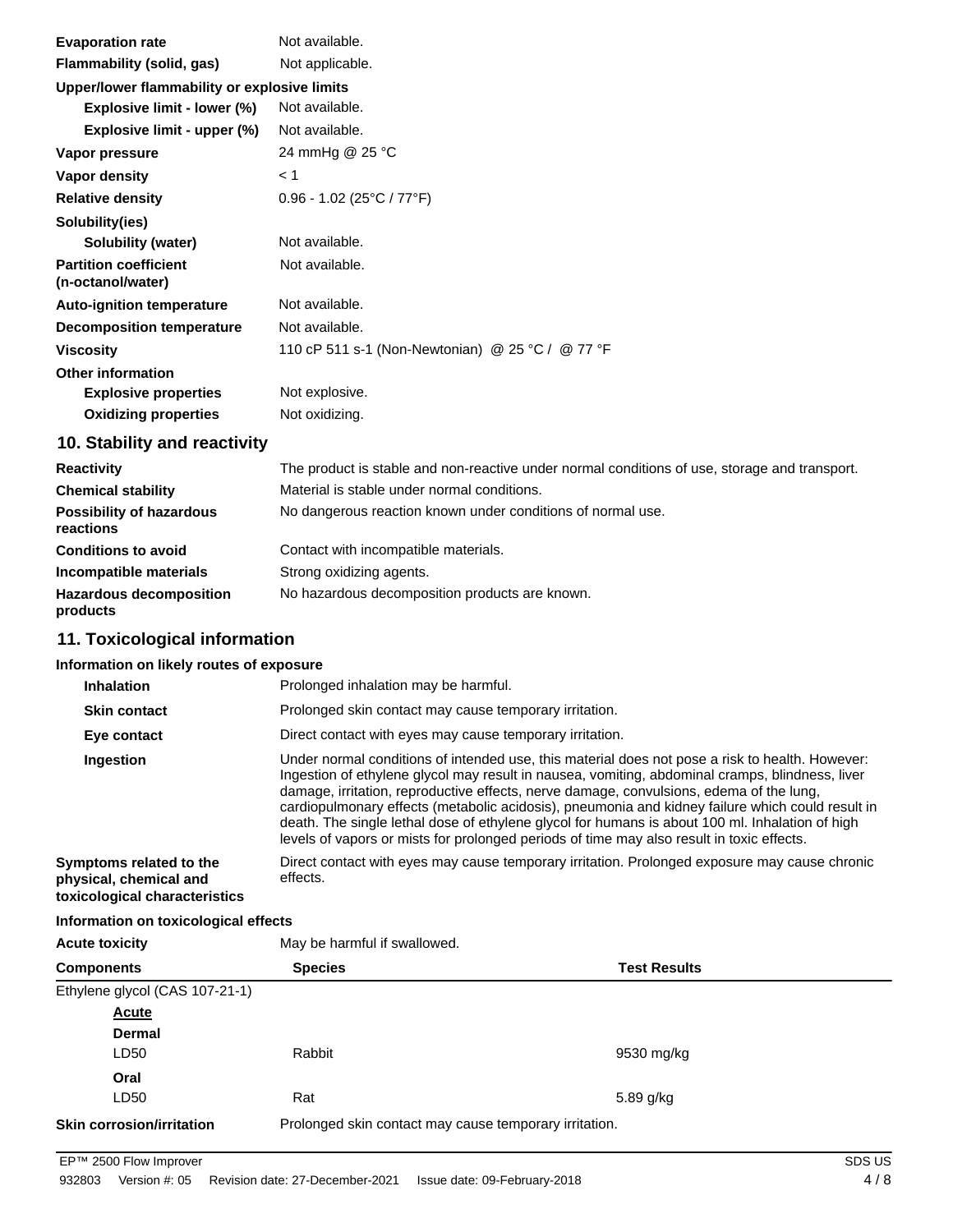| Serious eye damage/eye<br>irritation                  | Direct contact with eyes may cause temporary irritation.                                                                                                                                                                                                                                                                                                                                                                                                                    |
|-------------------------------------------------------|-----------------------------------------------------------------------------------------------------------------------------------------------------------------------------------------------------------------------------------------------------------------------------------------------------------------------------------------------------------------------------------------------------------------------------------------------------------------------------|
| Respiratory or skin sensitization                     |                                                                                                                                                                                                                                                                                                                                                                                                                                                                             |
| <b>Respiratory sensitization</b>                      | No information available on the mixture. However, none of the components are classified in<br>respect of this hazard (or are present at a level below the concentration threshold for<br>classification).                                                                                                                                                                                                                                                                   |
| <b>Skin sensitization</b>                             | No information available on the mixture. However, none of the components are classified in<br>respect of this hazard (or are present at a level below the concentration threshold for<br>classification).                                                                                                                                                                                                                                                                   |
| <b>Germ cell mutagenicity</b>                         | No information available on the mixture. However, none of the components are classified in<br>respect of this hazard (or are present at a level below the concentration threshold for<br>classification).                                                                                                                                                                                                                                                                   |
| Carcinogenicity                                       | No information available on the mixture. However, none of the components are classified in<br>respect of this hazard (or are present at a level below the concentration threshold for<br>classification).                                                                                                                                                                                                                                                                   |
|                                                       | IARC Monographs. Overall Evaluation of Carcinogenicity                                                                                                                                                                                                                                                                                                                                                                                                                      |
| Not listed.                                           |                                                                                                                                                                                                                                                                                                                                                                                                                                                                             |
| <b>NTP Report on Carcinogens</b>                      |                                                                                                                                                                                                                                                                                                                                                                                                                                                                             |
| Not listed.                                           | OSHA Specifically Regulated Substances (29 CFR 1910.1001-1053)                                                                                                                                                                                                                                                                                                                                                                                                              |
| Not listed.                                           |                                                                                                                                                                                                                                                                                                                                                                                                                                                                             |
| <b>Reproductive toxicity</b>                          | No information available on the mixture. However, none of the components are classified in<br>respect of this hazard (or are present at a level below the concentration threshold for<br>classification).                                                                                                                                                                                                                                                                   |
| Specific target organ toxicity -<br>single exposure   | No information available on the mixture. However, none of the components are classified in<br>respect of this hazard (or are present at a level below the concentration threshold for<br>classification).                                                                                                                                                                                                                                                                   |
| Specific target organ toxicity -<br>repeated exposure | May cause damage to organs (kidneys) through prolonged or repeated exposure.                                                                                                                                                                                                                                                                                                                                                                                                |
| <b>Aspiration hazard</b>                              | Not an aspiration hazard.                                                                                                                                                                                                                                                                                                                                                                                                                                                   |
| <b>Chronic effects</b>                                | Prolonged exposure may cause chronic effects.                                                                                                                                                                                                                                                                                                                                                                                                                               |
| <b>Further information</b>                            | Ingestion of ethylene glycol may result in nausea, vomiting, abdominal cramps, blindness, liver<br>damage, irritation, reproductive effects, nerve damage, convulsions, edema of the lung,<br>cardiopulmonary effects (metabolic acidosis), pneumonia and kidney failure which could result in<br>death. The single lethal dose for humans is about 100 ml. Inhalation of high levels of vapors or<br>mists for prolonged periods of time may also result in toxic effects. |

# **12. Ecological information**

| <b>Ecotoxicity</b>                                |                    | Harmful to aquatic life with long lasting effects.                                                                                                                                         |                         |  |
|---------------------------------------------------|--------------------|--------------------------------------------------------------------------------------------------------------------------------------------------------------------------------------------|-------------------------|--|
| <b>Components</b>                                 |                    | <b>Species</b>                                                                                                                                                                             | <b>Test Results</b>     |  |
| Sodium lauryl sulfate (CAS 151-21-3)              |                    |                                                                                                                                                                                            |                         |  |
| <b>Aquatic</b>                                    |                    |                                                                                                                                                                                            |                         |  |
| Acute                                             |                    |                                                                                                                                                                                            |                         |  |
| Crustacea                                         | LC50               | Water flea (Daphnia magna)                                                                                                                                                                 | 8.4 - 11 mg/l, 48 hours |  |
| Persistence and degradability                     |                    | No data is available on the degradability of this product.                                                                                                                                 |                         |  |
| <b>Bioaccumulative potential</b>                  |                    |                                                                                                                                                                                            |                         |  |
| Partition coefficient n-octanol / water (log Kow) |                    |                                                                                                                                                                                            |                         |  |
| Ethylene glycol (CAS 107-21-1)                    |                    | $-1.36$                                                                                                                                                                                    |                         |  |
| Sodium lauryl sulfate (CAS 151-21-3)              |                    | 1.6                                                                                                                                                                                        |                         |  |
| <b>Mobility in soil</b>                           | No data available. |                                                                                                                                                                                            |                         |  |
| Other adverse effects                             |                    | No other adverse environmental effects (e.g. ozone depletion, photochemical ozone creation<br>potential, endocrine disruption, global warming potential) are expected from this component. |                         |  |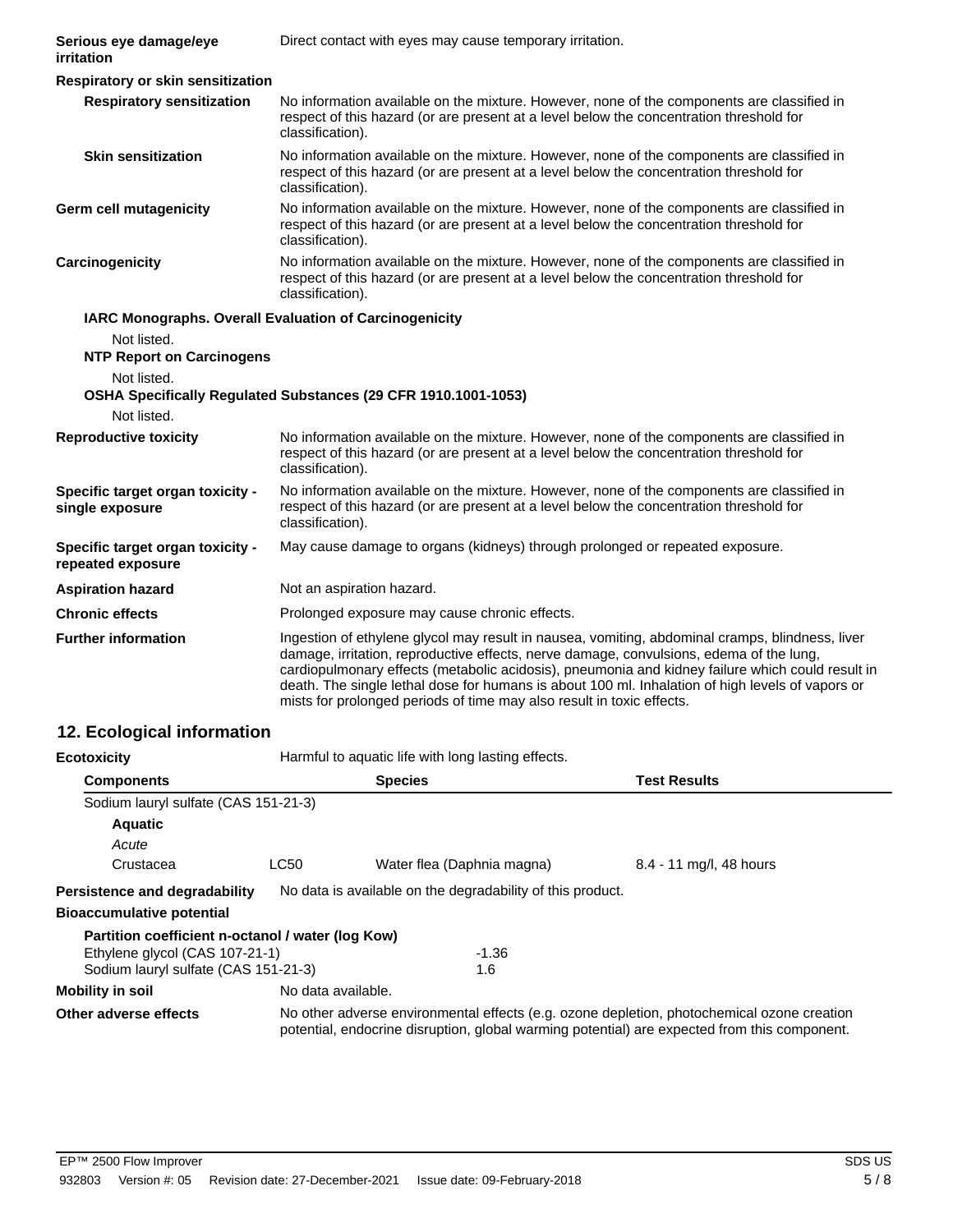# **13. Disposal considerations**

| <b>Disposal instructions</b>             | Collect and reclaim or dispose in sealed containers at licensed waste disposal site. Do not allow<br>this material to drain into sewers/water supplies. Do not contaminate ponds, waterways or ditches<br>with chemical or used container. Dispose of contents/container in accordance with<br>local/regional/national/international regulations. Waste material from this product should not be<br>exposed to waste streams or sumps containing any concentration of hydrocarbon. This will cause<br>formation of gelled substances that may plug pipes. |
|------------------------------------------|-----------------------------------------------------------------------------------------------------------------------------------------------------------------------------------------------------------------------------------------------------------------------------------------------------------------------------------------------------------------------------------------------------------------------------------------------------------------------------------------------------------------------------------------------------------|
| Local disposal regulations               | Dispose in accordance with all applicable regulations.                                                                                                                                                                                                                                                                                                                                                                                                                                                                                                    |
| Hazardous waste code                     | The waste code should be assigned in discussion between the user, the producer and the waste<br>disposal company.                                                                                                                                                                                                                                                                                                                                                                                                                                         |
| Waste from residues / unused<br>products | Dispose in accordance with local regulations. Empty containers or liners may retain some product<br>residues. This material and its container must be disposed of in a safe manner (see: Disposal<br>instructions).                                                                                                                                                                                                                                                                                                                                       |
| <b>Contaminated packaging</b>            | Since emptied containers may retain product residue, follow label warnings even after container is<br>emptied. Empty containers should be taken to an approved waste handling site for recycling or<br>disposal.                                                                                                                                                                                                                                                                                                                                          |

# **14. Transport information**

#### **DOT**

Not regulated as dangerous goods.

# **DOT BULK**

| <b>BULK</b>                  |                                                                              |
|------------------------------|------------------------------------------------------------------------------|
| <b>UN number</b>             | NA3082                                                                       |
| UN proper shipping name      | Other regulated substances, liquid, n.o.s. (Ethylene glycol $RQ = 5000$ lbs) |
| Transport hazard class(es)   |                                                                              |
| Class                        | 9                                                                            |
| Label(s)                     | 9                                                                            |
| Packing group                | Ш                                                                            |
| <b>Environmental hazards</b> |                                                                              |
| <b>Marine pollutant</b>      | No.                                                                          |
| Special precautions for user | Read safety instructions, SDS and emergency procedures before handling.      |
| <b>Special provisions</b>    | IB3, T2, TP1                                                                 |
| <b>Packaging exceptions</b>  | 155                                                                          |
| Packaging non bulk           | 203                                                                          |
| Packaging bulk               | 241                                                                          |

#### **IATA**

Not regulated as dangerous goods.

#### **IMDG**

Not regulated as dangerous goods.

#### **Transport in bulk according to** Not established. **Annex II of MARPOL 73/78 and the IBC Code**

### **15. Regulatory information**

| US federal regulations                                                           | This product is a "Hazardous Chemical" as defined by the OSHA Hazard Communication<br>Standard, 29 CFR 1910.1200.      |                                                                         |  |
|----------------------------------------------------------------------------------|------------------------------------------------------------------------------------------------------------------------|-------------------------------------------------------------------------|--|
| Not regulated.                                                                   | TSCA Section 12(b) Export Notification (40 CFR 707, Subpt. D)<br><b>CERCLA Hazardous Substance List (40 CFR 302.4)</b> |                                                                         |  |
| Ethylene glycol (CAS 107-21-1)<br><b>SARA 304 Emergency release notification</b> | C11-C15 hydrocarbon solvent* (CAS Proprietary*)                                                                        | Listed.<br>Listed.                                                      |  |
| Not regulated.<br>Not listed.                                                    | OSHA Specifically Regulated Substances (29 CFR 1910.1001-1053)                                                         |                                                                         |  |
| <b>Toxic Substances Control Act (TSCA)</b>                                       | List.                                                                                                                  | All components are listed on or exempt from the U.S. EPA TSCA Inventory |  |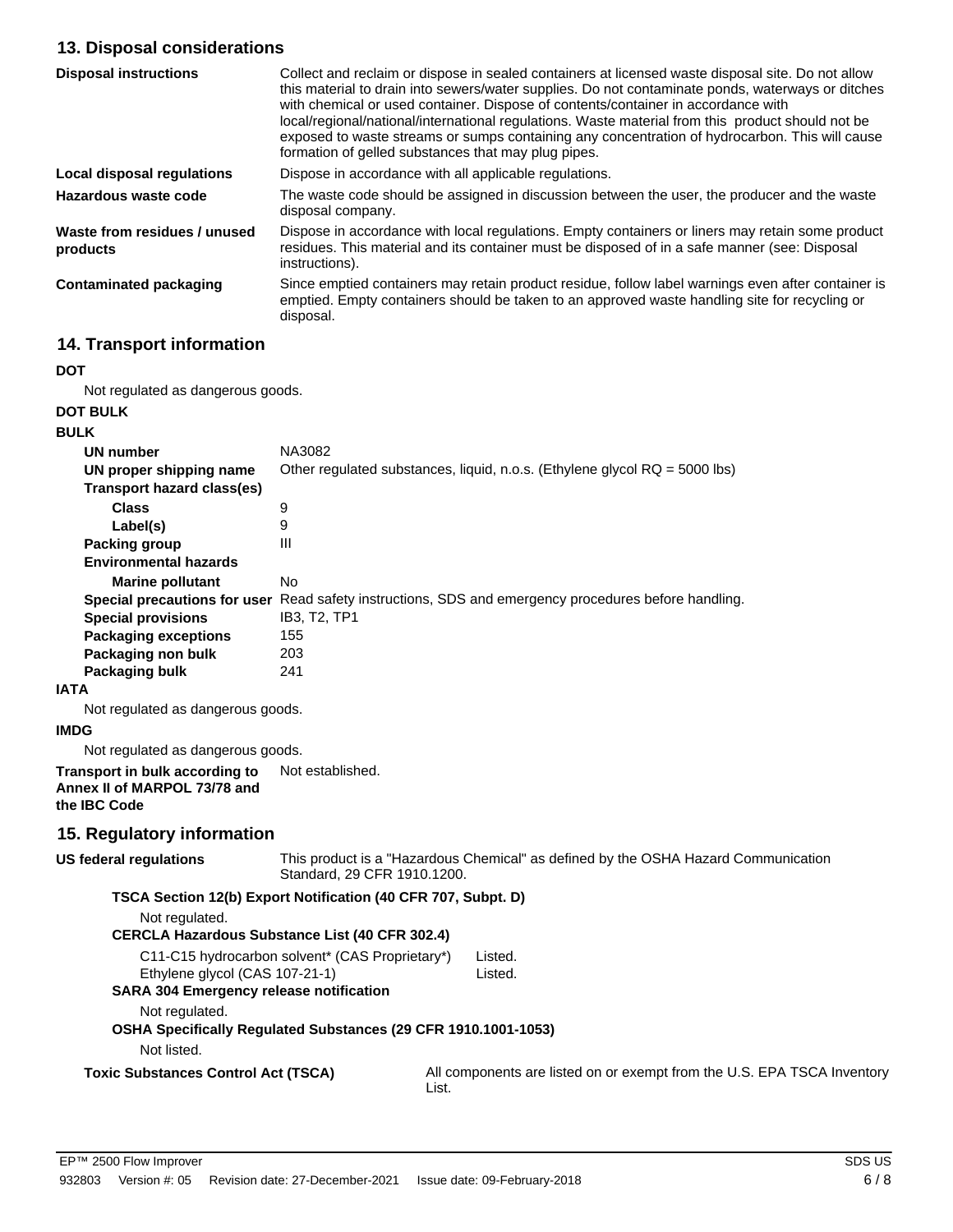| SARA 302 Extremely hazardous substance                        | Superfund Amendments and Reauthorization Act of 1986 (SARA)                                                |                   |           |                        |
|---------------------------------------------------------------|------------------------------------------------------------------------------------------------------------|-------------------|-----------|------------------------|
| Not listed.                                                   |                                                                                                            |                   |           |                        |
| SARA 311/312 Hazardous<br>chemical                            | Yes                                                                                                        |                   |           |                        |
| <b>Classified hazard</b><br>categories                        | Specific target organ toxicity (single or repeated exposure)                                               |                   |           |                        |
| SARA 313 (TRI reporting)                                      |                                                                                                            |                   |           |                        |
| <b>Chemical name</b>                                          |                                                                                                            | <b>CAS number</b> | % by wt.  |                        |
| Ethylene glycol                                               |                                                                                                            | $107 - 21 - 1$    | $10 - 20$ |                        |
| Other federal regulations                                     |                                                                                                            |                   |           |                        |
|                                                               | Clean Air Act (CAA) Section 112 Hazardous Air Pollutants (HAPs) List                                       |                   |           |                        |
| Ethylene glycol (CAS 107-21-1)                                | Clean Air Act (CAA) Section 112(r) Accidental Release Prevention (40 CFR 68.130)                           |                   |           |                        |
| Not regulated.                                                |                                                                                                            |                   |           |                        |
| <b>Safe Drinking Water Act</b><br>(SDWA)                      | Not regulated.                                                                                             |                   |           |                        |
| <b>US state regulations</b>                                   |                                                                                                            |                   |           |                        |
| US. Massachusetts RTK - Substance List                        |                                                                                                            |                   |           |                        |
| Ethylene glycol (CAS 107-21-1)                                | C11-C15 hydrocarbon solvent* (CAS Proprietary*)<br>US. New Jersey Worker and Community Right-to-Know Act   |                   |           |                        |
| Ethylene glycol (CAS 107-21-1)                                | C11-C15 hydrocarbon solvent* (CAS Proprietary*)<br>US. Pennsylvania Worker and Community Right-to-Know Law |                   |           |                        |
| Ethylene glycol (CAS 107-21-1)<br><b>US. Rhode Island RTK</b> | C11-C15 hydrocarbon solvent* (CAS Proprietary*)                                                            |                   |           |                        |
| Ethylene glycol (CAS 107-21-1)                                | C11-C15 hydrocarbon solvent* (CAS Proprietary*)                                                            |                   |           |                        |
| <b>International Inventories</b>                              |                                                                                                            |                   |           |                        |
| Country(s) or region                                          | Inventory name                                                                                             |                   |           | On inventory (yes/no)* |
| Australia                                                     | Australian Inventory of Industrial Chemicals (AICIS)                                                       |                   |           | Yes                    |
| Canada                                                        | Domestic Substances List (DSL)                                                                             |                   |           | Yes                    |
| Canada                                                        | Non-Domestic Substances List (NDSL)                                                                        |                   |           | No                     |
| China                                                         | Inventory of Existing Chemical Substances in China (IECSC)                                                 |                   |           | Yes                    |
| Europe                                                        | European Inventory of Existing Commercial Chemical<br>Substances (EINECS)                                  |                   |           | Yes                    |
| Europe                                                        | European List of Notified Chemical Substances (ELINCS)                                                     |                   |           | No                     |
| Japan                                                         | Inventory of Existing and New Chemical Substances (ENCS)                                                   |                   |           | No                     |
| Korea                                                         | Existing Chemicals List (ECL)                                                                              |                   |           | Yes                    |
| New Zealand                                                   | New Zealand Inventory                                                                                      |                   |           | Yes                    |
| Philippines                                                   | Philippine Inventory of Chemicals and Chemical Substances<br>(PICCS)                                       |                   |           | Yes                    |

United States & Puerto Rico Toxic Substances Control Act (TSCA) Inventory Yes \*A "Yes" indicates that all components of this product comply with the inventory requirements administered by the governing country(s)

A "No" indicates that one or more components of the product are not listed or exempt from listing on the inventory administered by the governing country(s).

Taiwan Taiwan Chemical Substance Inventory (TCSI) No

### **16. Other information, including date of preparation or last revision**

| <b>Issue date</b>          | 09-February-2018                                                                        |
|----------------------------|-----------------------------------------------------------------------------------------|
| <b>Revision date</b>       | 27-December-2021                                                                        |
| <b>Version #</b>           | 05                                                                                      |
| <b>Further information</b> | NFPA Hazard Scale: $0 =$ Minimal $1 =$ Slight $2 =$ Moderate $3 =$ Serious $4 =$ Severe |